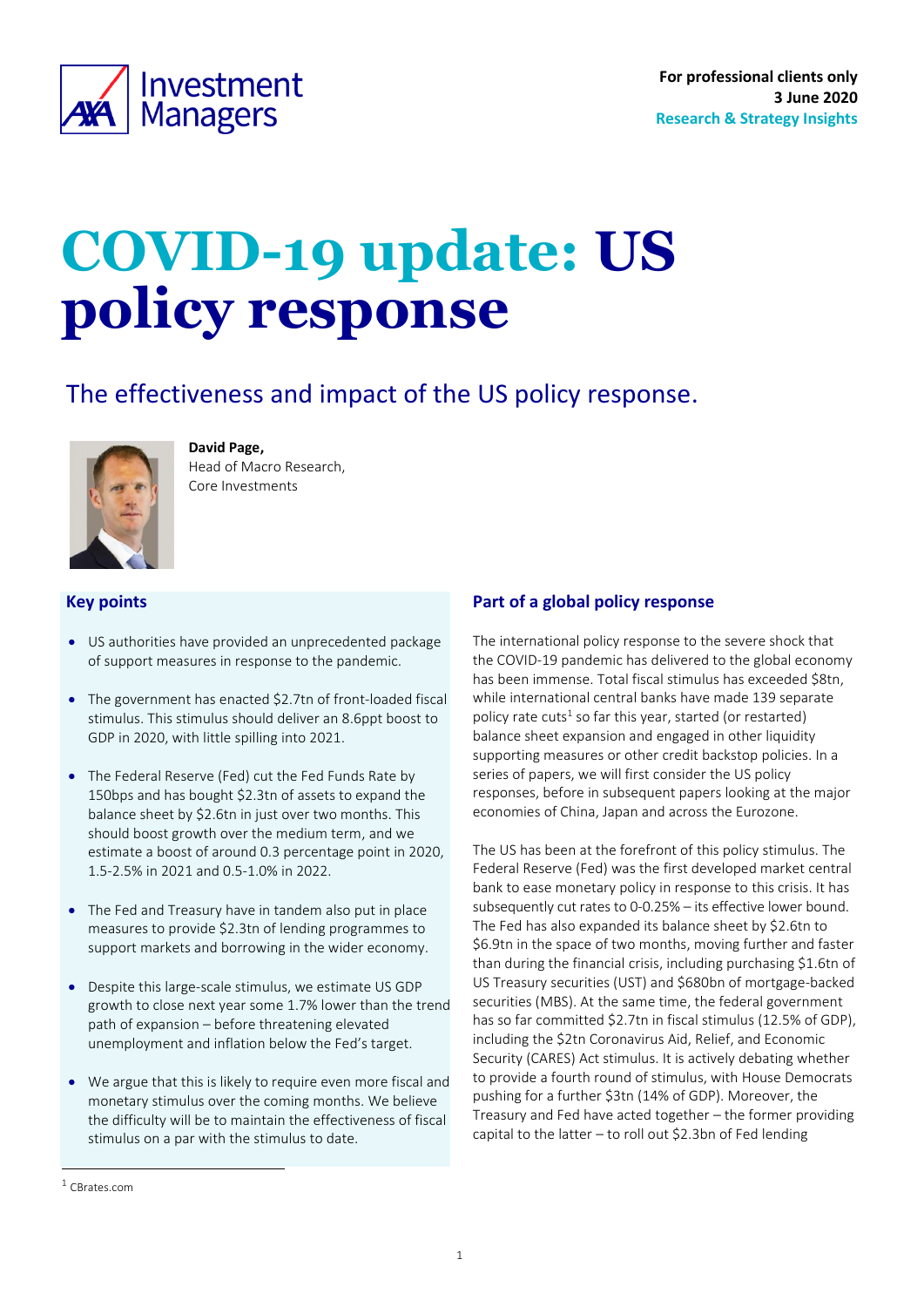measures to backstop a range of credit markets and enhance lending by private sector lenders [\(Exhibit 1\)](#page-1-0).

In this note we look at a breakdown of these policies. We consider the scale and effectiveness of each of the policy measures, then estimate the impact it will have on GDP and when that impact is likely to fall. This will provide us with an indication of the economic boost delivered by policy to date and provides some way to gauge the scale of future policy stimulus that is likely and could be required.

# **\$2.7tn of fiscal stimulus and counting**

As described, the federal government has announced spending decisions worth \$2.7tn over the past two months. In what follows, we show that most of those measures (\$2tn) are likely to be disbursed in the present quarter, with most of the rest either already disbursed in the first quarter (Q1) or to be followed up in Q3. [Exhibit 1](#page-1-0) illustrates our estimated disbursement of government spending promises.

### <span id="page-1-0"></span>Exhibit 1: Fiscal stimulus plugs the gap



*Source: Bureau of Economic Analysis (BEA) and AXA IM Research, April 2020*

Around \$575bn of the announced spending was for direct pandemic response measures. This included the initial \$8.3bn of the Emergency Coronavirus Response Act (ECRA) on 6 March, around \$60bn of the Families First Coronavirus Response Act (FFCRA) on 18 March and \$430bn of the CARES Act on 27 March, with \$150bn direct to public health and \$275bn to fund state and local governments' COVID-19 response. Finally, an additional \$75bn was earmarked for hospitals and health spending in the 24 April Interim Stimulus measure. We assume this has been spent quickly and fully.

The CARES Act included \$560bn for individuals. \$260bn of this topped up unemployment benefits by \$600 per week until 31 July<sup>2</sup>. This roughly accounts for 25mn new claimants until then and on our estimates, unemployment will not average this high level over that period – though it has reached it in the latest weeks – leading to some shortfall in expenditure here. The Treasury is also in the process of

mailing checks to individuals, having disbursed electronic payments. It had disbursed an estimated \$200bn by 8 May and although checks were due to be mailed into Q3, the bulk of this \$300bn will be distributed in Q2. However, households may have limited opportunity – or desire – to spend these payments immediately, beyond essentials. We assume that household saving rates will rise sharply in Q2 but should begin to normalise from Q3.

Another large component was the Payrolls Protection Program (PPP) and other smaller loan supports to small businesses. The first round of PPP loans – \$349bn – was exhausted by mid-April. This resulted in a top-up of \$310bn on 24 April. As of 12 May, over half – \$191bn – had already been committed and we see a good chance that the rest will be used in Q2, with loans becoming grants based in part on end-June employment levels.

The remaining fiscal measures that we assume will trickle out over subsequent quarters are associated with the Treasury capital to backstop further Fed lending. The Treasury has allocated \$195bn of this to the Fed to backstop the \$2.3tn in programmes it has already announced. US Treasury Secretary Steven Mnuchin stated on 19 May to the Senate Banking Committee that he intended to make full use of monies allocated to him. However, with Fed Chair Jerome Powell explaining that the Fed's authority for these new lending programmes<sup>3</sup> was granted by the Treasury in exceptional circumstances, it is not clear that the Fed will ramp up lending measures over the medium-term. However, these funds may also be used to account for credit losses that the Fed may accrue through these schemes over time.

We suggest that in the main this stimulus has been well targeted and timely. Although most of the ultimate spending decisions will be down to third parties, much of the spending is likely to be associated with a relatively high fiscal multiplier and we suggest is likely to be spent relatively quickly. This should provide some cushion to the economy and is in part why we expect such a sharp rebound in Q3 – pencilling in an 8% quarter-on-quarter (qoq) pick-up following a sharp 10%qoq drop in Q2.

## **Monetary policy**

The Fed has been characteristically swift to lend monetary support to the economy. The Fed was the first developed economy central bank to respond to the impending pandemic, cutting its Fed Funds Rate (FFR) by 50 basis points (bps) to 1.00-1.25% on 3 March. It followed this up 13 days later with a further 100bps rate cut, taking policy to its effective lower bound of 0-0.25%. However, the Fed's rate easing has been constrained in comparison with previous downturns. The last three downturns each saw the Fed cut

 $2$  This added to the \$5bn committed to reduce the one-week waiting period for unemployment benefits included in the FFCRA.

<sup>&</sup>lt;sup>3</sup> Federal Reserve Act 13 (3)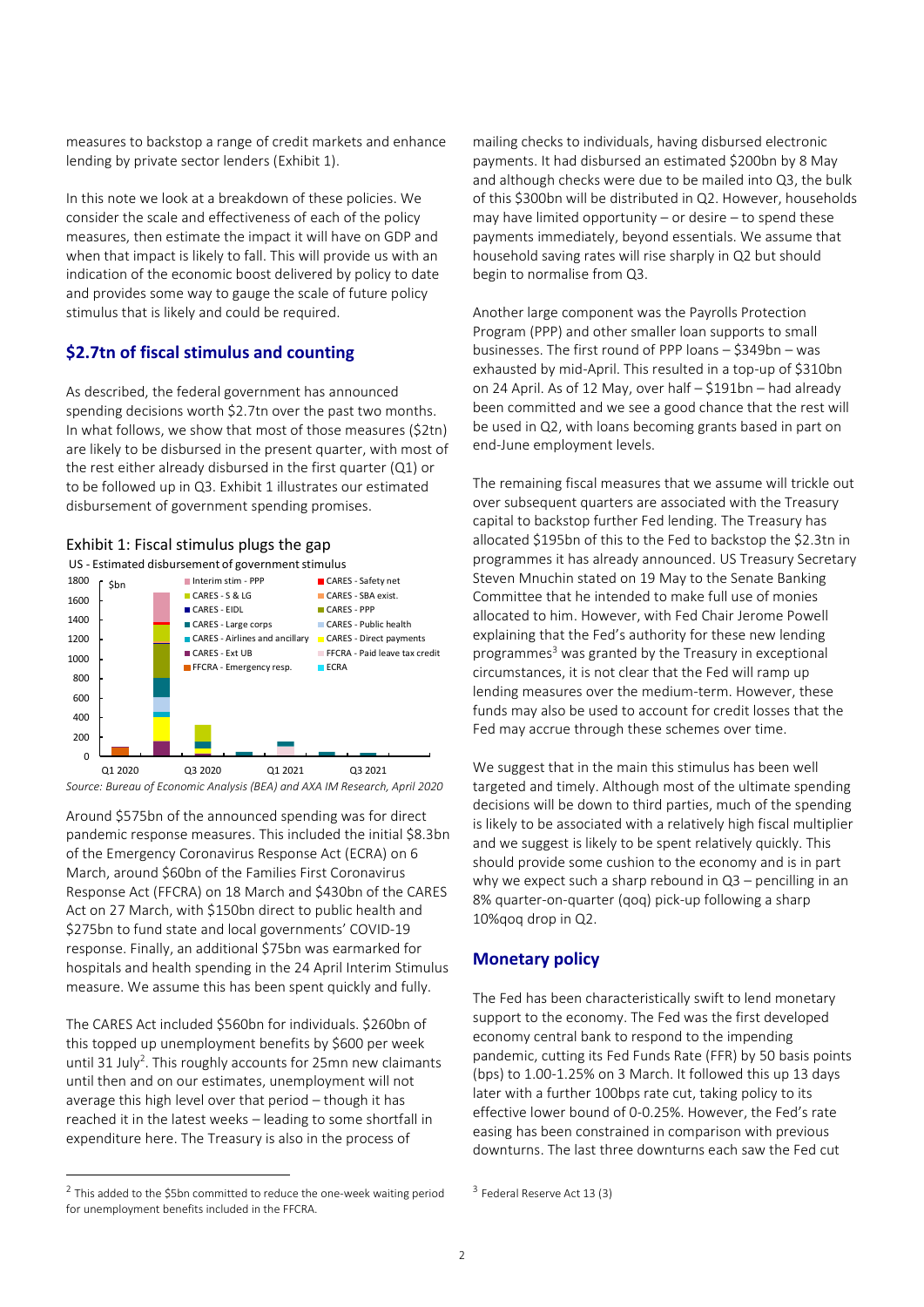rates by over 500bps. However, because nominal rates were already low at the start of this shock, the Fed did not have the conventional policy space to repeat this scale of easing.

We can be relatively confident about the impact of conventional policy easing in the economy, given estimates of previous cycles[. Exhibit 2](#page-2-0) illustrates the simulated impact of the 150bps easing the Fed has enacted – on top of last year's more gradual easing – in boosting growth<sup>4</sup>. Monetary policy lags mean that Fed easing should not be expected to meaningfully boost growth until 2021. We also note the difference in terms of growth impact between the Fed's current easing and its historic recession response of 500bps. We provide two illustrative scenarios – the first if the Fed had cut rates by 500bps over the same timeframe as current reductions. The second is if it took the average time taken to reduce policy rates in the past three downturns.

### <span id="page-2-0"></span>Exhibit 2: Growth stimulus from FFR cuts limited

US - Estimated growth stimulus from Fed rate cuts



*Source: Federal Reserve Bank (FRB) and AXA IM Research, May 2020*

At the same time as reducing the FFR, the Fed restarted its quantitative easing (QE) programme on 16 March, announcing \$700bn of long-term security purchases, \$500bn in USTs and \$200bn in MBS. days later it removed these limits and announced it would be buying "as needed". To date, the Fed has bought \$1.6tn of USTs and \$0.66tn of MBS. The balance sheet has expanded by \$2.6tn over two months. This compares to a peak balance sheet expansion of \$2.4tn over just over five years after the financial crisis (2009-2014) where the Fed bought \$1.8tn in UST and MBS. The Fed's motivation for this rapid balance sheet expansion was to restore and maintain orderly markets – Treasury and others – rather than monetary stimulus. However, with the Fed unlikely to reverse its holdings in the short term, the balance sheet expansion will also have a monetary effect.

Estimating the stimulative effect of balance sheet expansion is not so easy. Academic research in the wake of the financial crisis<sup>56</sup> estimated the approximate equivalent FFR adjustment for a given amount of asset purchases. Using the average of

these two approaches we can estimate the boost to GDP that balance sheet expansion to date – and expected continuation until early 2021 – would deliver to the economy [\(Exhibit 3\)](#page-2-1).

This suggests that the lion's share of stimulus to the US is likely to come from the Fed's balance sheet expansion, although as another form of monetary policy it is also likely to work with a lag. However, QE is thought to impact the economy by depressing long-term yields. During the financial crisis, 10-year UST yields fell by about 230bps. Since January UST yields have fallen by around half that amount to about 0.70% at the time of writing. The relatively smaller drop in yields may limit the effectiveness of QE in stimulating the broader economy, something we also illustrate.

<span id="page-2-1"></span>

ppt boost and the property of the Fully effective QE US - Estimated boost to GDP from combined monetary stimulus



#### **Credit backstops**

The final element of US stimulus has come from a number of lending programmes that the Fed announced to backstop lending in different areas. These started with the reactivation of schemes last seen during the financial crisis, including the Primary Dealer Credit Facility (PDCF), swiftly followed by a Term Asset Lending Facility (TALF), Money Market Liquidity Fund (MMLF) and Commercial Paper Financing Facility (CPFF). The Fed also enacted Primary and Secondary Market Corporate Credit Facilities (PMCCF and SMCCF) – new schemes enabling the Fed to purchase investment grade (IG) rated corporate bonds<sup>7</sup> or exchange-traded funds (ETFs) designed with broad exposure to corporate bonds. All of these schemes were announced on 23 March. However, on 9 April the Fed extended their size and scope by establishing special purpose vehicles, backed by \$195bn of Treasury capital (of the \$454bn set aside for this purpose) to cover credit risk and expected losses. The Fed also announced a Paycheck Protection Program Liquidity Fund (PPPLF), Main Street Lending Facility and Municipal Liquidity Facility.

<sup>&</sup>lt;sup>4</sup> Simulations derived from the Fed's US economy macromodel, FRBUS

<sup>5</sup> Williams, J., "Monetary Policy at the Zero Lower Bound", FRB San Francisco, 2014

<sup>6</sup> Engen, E.M., Laubach, T., and Reifschneider, D., "The Macroeconomic Effects of the Federal Reserve's Unconventional Monetary Policy", FRB, 2015

<sup>&</sup>lt;sup>7</sup> Importantly the IG rating was as of 22 March 2020, before many IG bonds were downgraded to high yield or "junk" status, meaning the Fed can still buy many "fallen angel" bonds.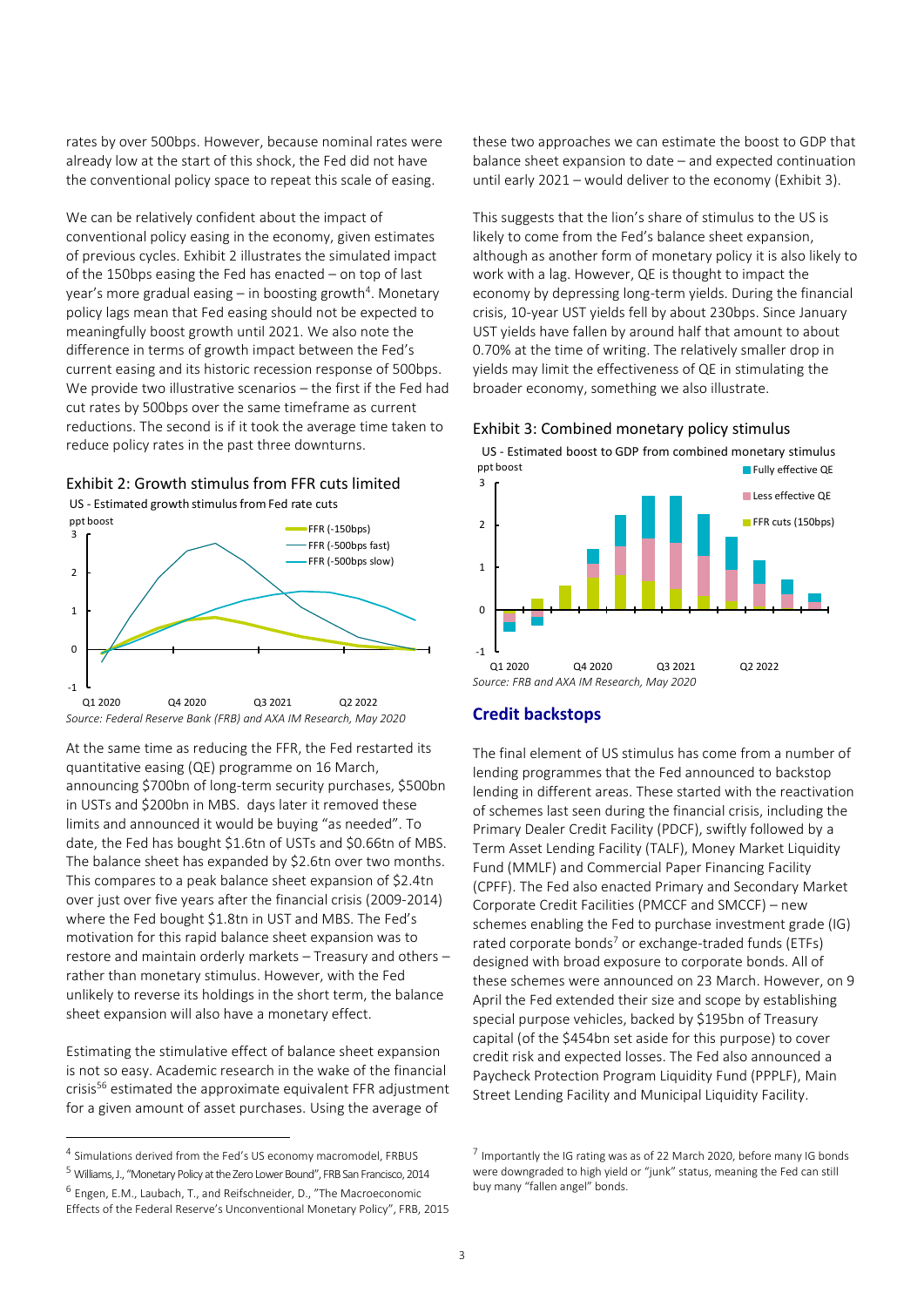The announcement of this suite of measures was billed as allowing \$2.3tn of lending to the economy. The reality has been slower. Not all of the programmes announced are yet underway. At the time of writing, MMLF, CPFF, PDFC, PPPLF and some initial ETF purchases under SMCCF have begun. Other schemes including the full roll out of the CCF, TALF and Main Street program are still in the planning stage. Total assets held under these programs was just \$95bn[. Exhibit 4](#page-3-0) illustrates the Fed's use of these facilities to date.

<span id="page-3-0"></span>



Nevertheless, even the announcement of these schemes has been sufficient to see meaningful improvement in underlying funding markets. The LIBOR-OIS spread reached its peak in the days after the announcement of the extension of the Fed's schemes towards the end of March. Meanwhile the peak in the spread between commercial paper and T-bills hit a peak on 24 March – despite the fact that the Fed did not start buying commercial paper until mid-April[. Exhibit 5](#page-3-1) illustrates how prime MMF outflows also stopped soon after the Fed's announcements, while municipal MMFs also saw a reversal of outflows almost immediately after, followed by a swift cessation of fresh inflows into safer government MMFs.

# <span id="page-3-1"></span>Exhibit 5: Money market outflows ended on Fed policy<br>Large Outflows from Prime and Muni MMFs Abate after the Facility's Inception



tage flows starting March 2, 2020. The vertical bar Notes: The lines represent the oner that

*Source: Liberty Street, May 2020*

The same can be said of the Fed's corporate credit facilities. These have to date only seen very small, and recent – starting

14 May – purchases of corporate bond ETFs. However, US IG and high yield corporate spreads peaked in the week of 20 March and have fallen back in each subsequent week. Moreover[, Exhibit 6](#page-3-2) illustrates how debt issuance – already elevated as firms saw increased cash needs – has risen sharply thereafter.

#### <span id="page-3-2"></span>Exhibit 6: Combined monetary policy stimulus

USD IG cumulative issuance



*Source: FRB and AXA IM Research, May 2020*

The purpose of the Fed's lending programmes has not been stimulus per se, but to restore orderly conditions to financial markets to avoid market dislocations and minimise any tightening in financial conditions. Preliminary evidence suggests that, even with minimal outlay, they – and the Fed/Treasury lending programmes - have achieved that in most funding markets. However, it is too early to be definitive about the broader impact. The Fed's latest Senior Loan Officers Survey (SLOOS) showed a material tightening in lending conditions for large to small commercial and industrial firms and to households for credit cards [\(Exhibit 7\)](#page-3-3). Admittedly, the survey was conducted between 23 March and 3 April – across the height of the funding difficulty. One measure of success of the Fed's lending programmes will be a loosening of standards in the next survey.

<span id="page-3-3"></span>



*Source: Fed SLOOS and AXA IM Research, April 2020*

More generally, it is difficult to quantify the impact of these lending programmes in terms of lifting GDP. Over time, we will be able to observe the impact on overall borrowing. However, it is not clear what the counterfactual might have been without intervention. Moreover, even an accurate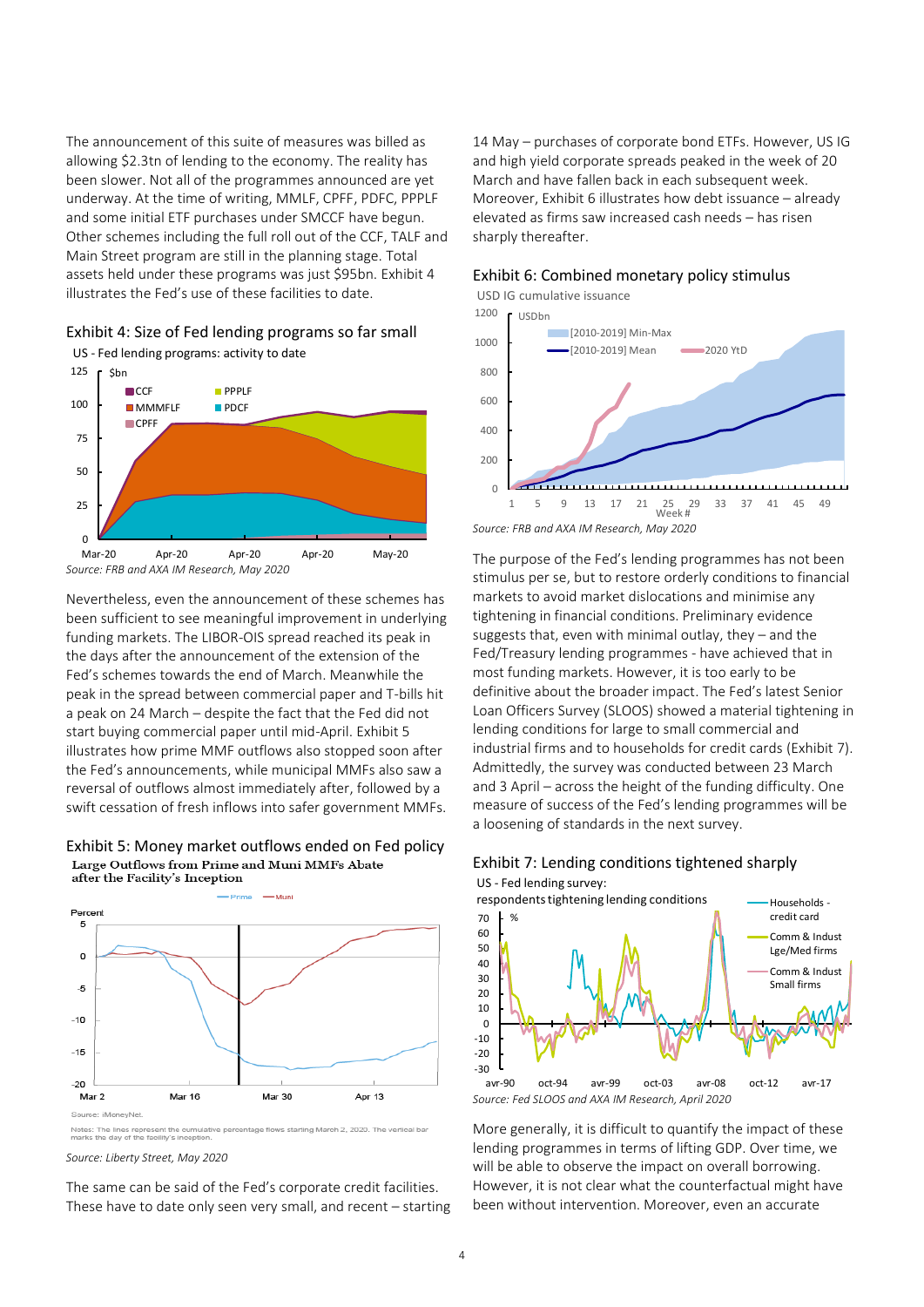measure of increased borrowing would only tell so much about the stimulative impact on GDP. Firms are likely to be borrowing for several reasons at present – to fund fixed operating costs including payroll, to finance capital spend and for precautionary purposes. At this stage, we cannot tell how much of current borrowing is for precautionary purposes and may be repaid over the coming months and quarters and how much will be spent, ultimately boosting GDP.

#### **Total stimulus – more to come**

We have described an unprecedented package of stimulus measures in the US from the federal government and the Federal Reserve. In our estimates, this combined package should provide a peak boost to the economy of around 6ppt in the short term, with Fed policy easing helping to provide an average stimulus of around 2.5ppt of GDP in 2020 and 2021, excluding the impact of further Fed lending programmes [\(Exhibit 8\)](#page-4-0).

#### <span id="page-4-0"></span>Exhibit 8: Total estimated policy stimulus



The crucial judgement is whether this has been enough. One measure of this should be our forecast that Q2 GDP is set to contract by 10%qoq. We suggest that this stimulus should limit GDP contraction this year to 3.8% and we forecast an above-consensus 5.3% rebound next year. Yet even on our relatively bullish assessment the US economy will close 2021 1.7% below the level of GDP it would have achieved with potential growth from end-2019. This suggests the US economy would still exhibit spare capacity – a higher level of unemployment than at the start of 2020 and lower capacity utilisation, something that is likely to leave the Federal Reserve struggling to achieve its 2% inflation target – let alone anything higher.

As such we see this as a likely justification for further policy stimulus in the near term. In recent days President Donald Trump, US Treasury Secretary Mnuchin and Fed Chair Powell have all separately suggested that more fiscal stimulus was likely over the coming weeks in the US.

We have argued that the emergency fiscal stimulus applied to date has been effective in supporting household incomes, providing cash to state and local governments for healthcare provision and providing some relief to small businesses. It will be important – but increasingly difficult – to ensure that future fiscal stimulus packages are as effective. Further fiscal stimulus may have to continue to support these same areas, particularly if a second wave of the virus materialises. However, focus should also shift towards efforts to stimulate future activity. Previous attempts to stimulate corporate investment through tax breaks have met with only limited success and other tools may have to be explored to boost corporate spending – perhaps including conditional corporate debt relief. Moreover, difficulties in boosting corporate spending may require direct government spending – possibly into productivity-enhancing infrastructure.